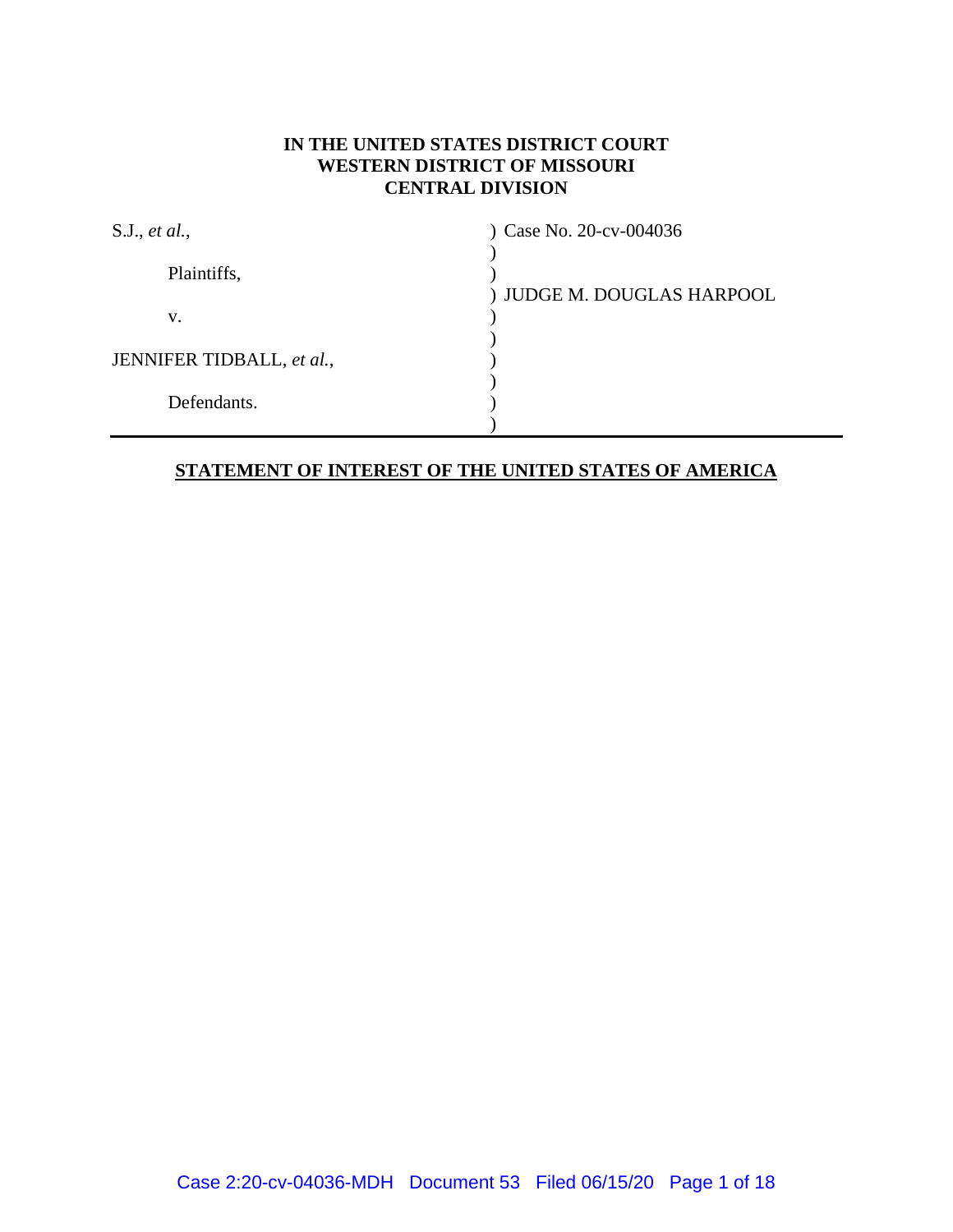# **TABLE OF CONTENTS**

| A. Plaintiffs Need Not Allege Disparate Treatment or Animus to State a Claim under Title   |  |
|--------------------------------------------------------------------------------------------|--|
| B. A Serious Risk of Unnecessary Segregation May Give Rise to a Title II Violation 7       |  |
| C. Serious Risk of Unnecessary Segregation May Constitute a Threat of Irreparable Harm. 10 |  |
|                                                                                            |  |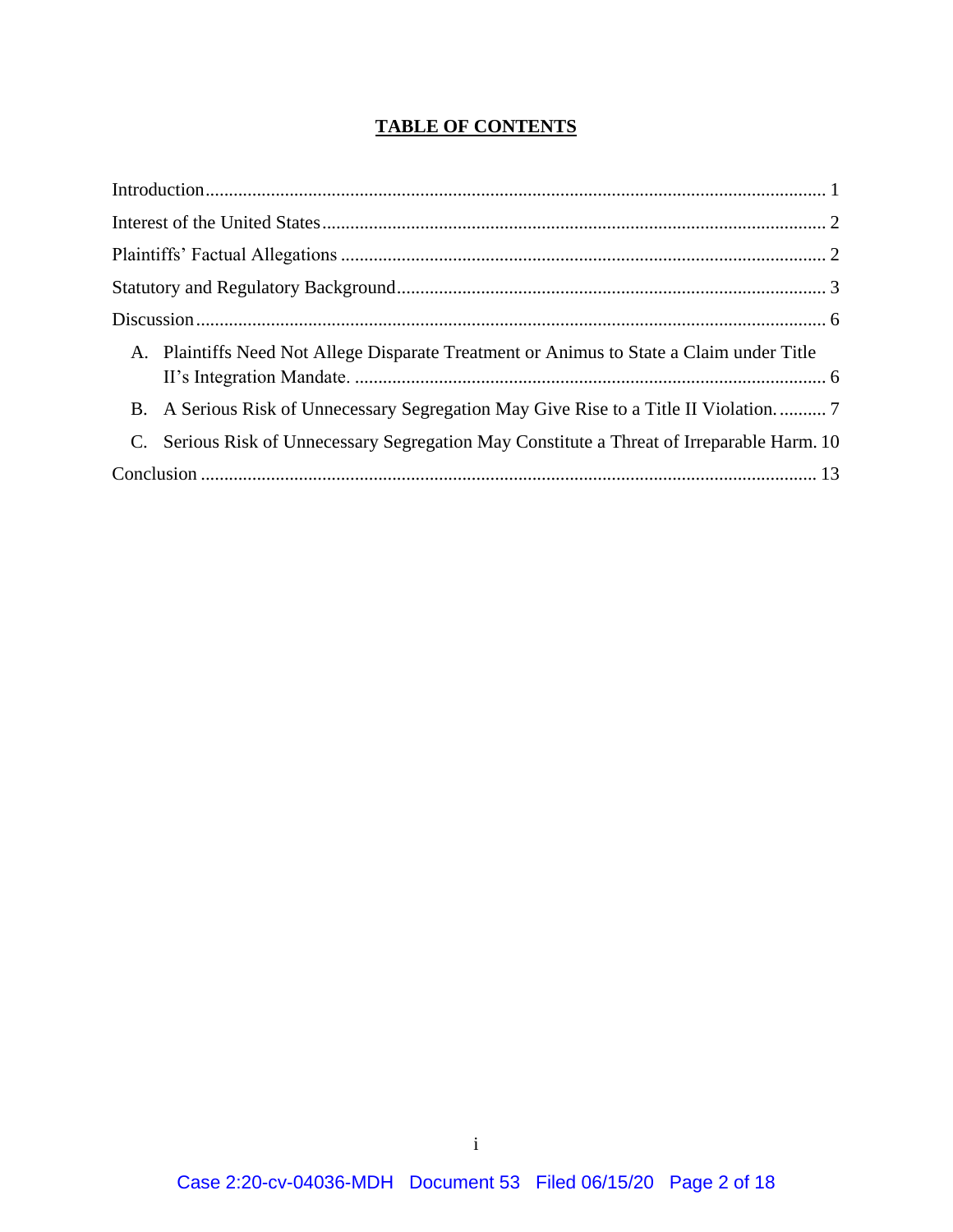# **TABLE OF AUTHORITIES**

## **CASES**

| Crabtree v. Goetz, No. 08-0939, 2008 WL 5330506 (M.D. Tenn. Dec. 19, 2008) 10 |
|-------------------------------------------------------------------------------|
|                                                                               |
|                                                                               |
|                                                                               |
|                                                                               |
|                                                                               |
|                                                                               |
| L.S. v. Delia, No. 11-0354, 2012 WL 12911052 (E.D.N.C. Mar. 29, 2012) 10, 11  |
| Long v. Benson, No. 08-0026, 2008 WL 4571903 (N.D. Fla. Oct. 14, 2008) 10, 11 |
|                                                                               |
|                                                                               |
|                                                                               |
|                                                                               |
|                                                                               |
|                                                                               |
|                                                                               |
|                                                                               |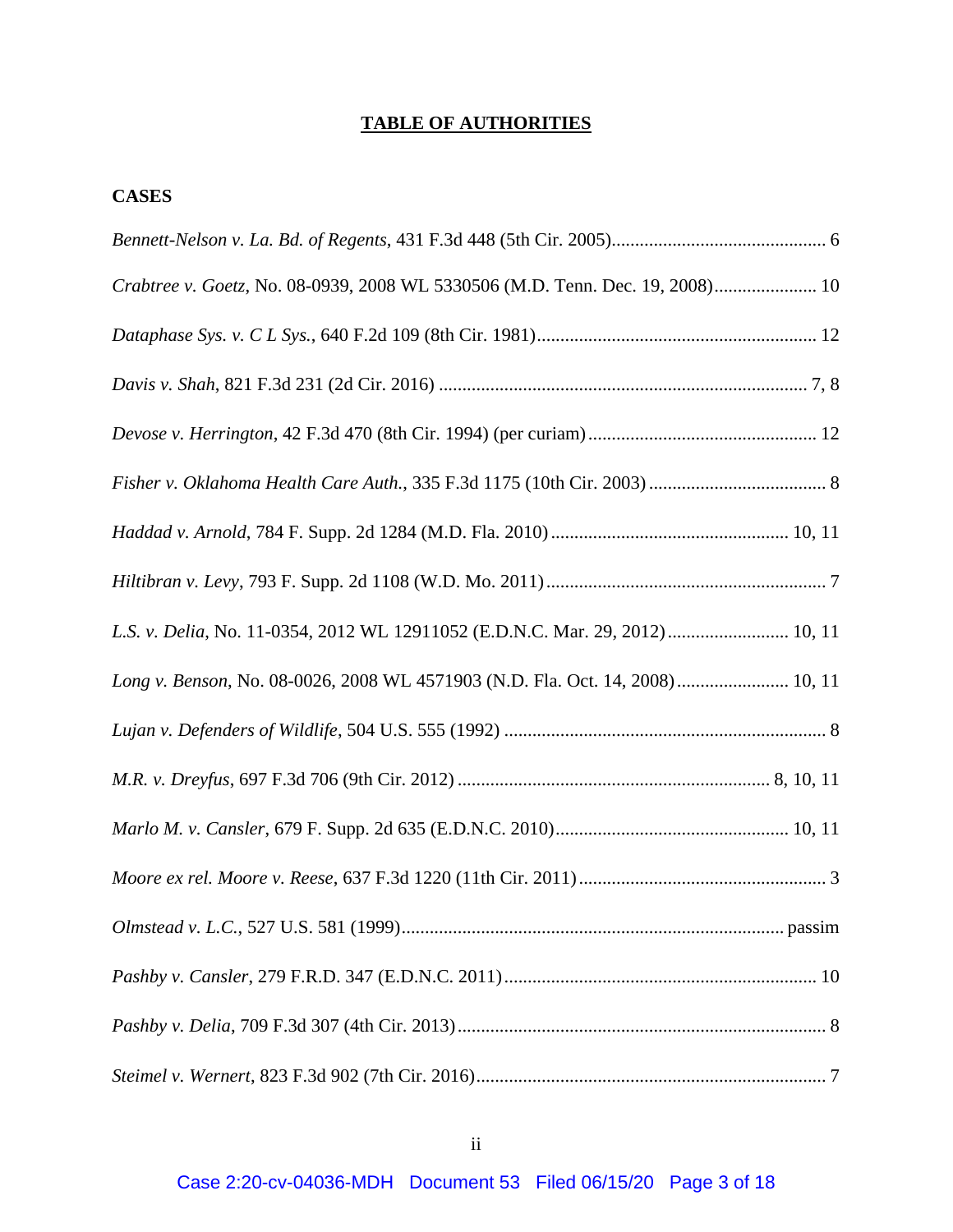# **STATUTES**

# **REGULATIONS**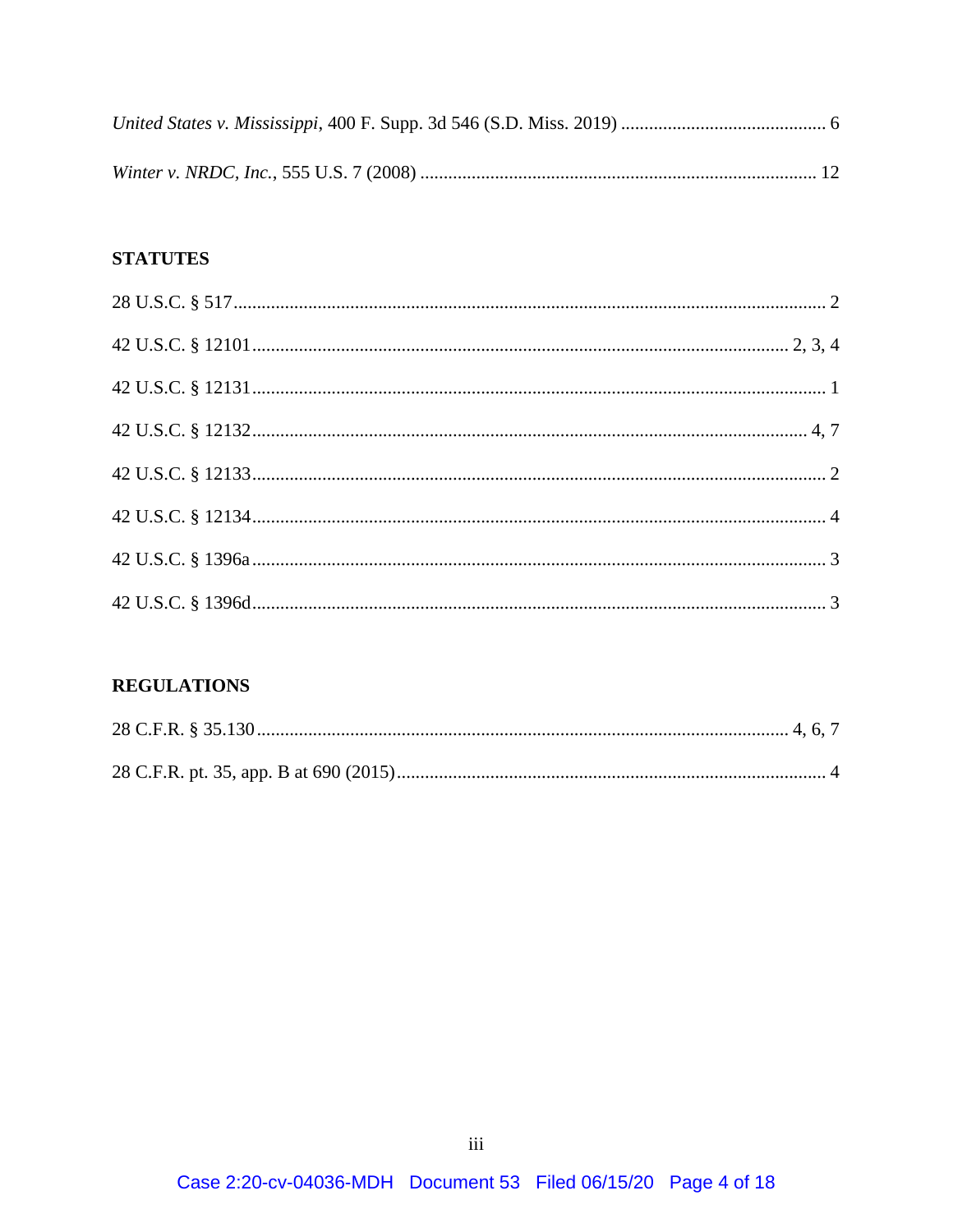#### **INTRODUCTION**

<span id="page-4-0"></span>Plaintiffs, nine children with medically complex conditions enrolled in Missouri's Medicaid program and an association of parents of medically complex children, allege that Missouri's administration of its long-term care system for people with physical disabilities violates Section 504 of the Rehabilitation Act and Title II of the Americans with Disabilities Act, 42 U.S.C. §§ 12131-12134 ("ADA") as interpreted by the Supreme Court's decision in *Olmstead v. L.C.*, 527 U.S. 581 (1999). Compl. ¶¶ 229-246, ECF No. 1. The individual plaintiffs currently live at home with their parents or grandparents and have been prescribed private duty nursing ("PDN") services. *Id.* ¶ 3. Plaintiffs allege that, due to the State's method of administering its Medicaid program, medically complex children, including the nine individual plaintiffs, have not been receiving these necessary services. *Id.* ¶ 6. As a result, these individual plaintiffs allege that they are now at serious risk of institutionalization. *Id.* Plaintiffs request injunctive relief, *id.* ¶ 1, and have moved for a preliminary injunction. Pls.' Mot. for Prelim. Inj., ECF No. 23.

Defendants have moved to dismiss plaintiffs' ADA claim under Fed. R. Civ. P. 12(b)(6), Suggestions in Supp. of Defs.' Mot. to Dismiss, ECF No. 36, and have opposed the motion for a preliminary injunction. Defs.' Opp'n to Pls.' Mot. for Prelim. Inj., ECF No. 39. Defendants argue in part that plaintiffs' ADA claim should be dismissed because plaintiffs have not alleged that any failure to provide medically necessary services "was related to disability discrimination" or based on plaintiffs' disabilities. ECF No. 36 at 14; *see also* ECF No. 39 at 7 (raising similar arguments in opposing plaintiffs' motion for a preliminary injunction). Defendants' opposition to plaintiffs' motion for a preliminary injunction advances similar arguments and also argues that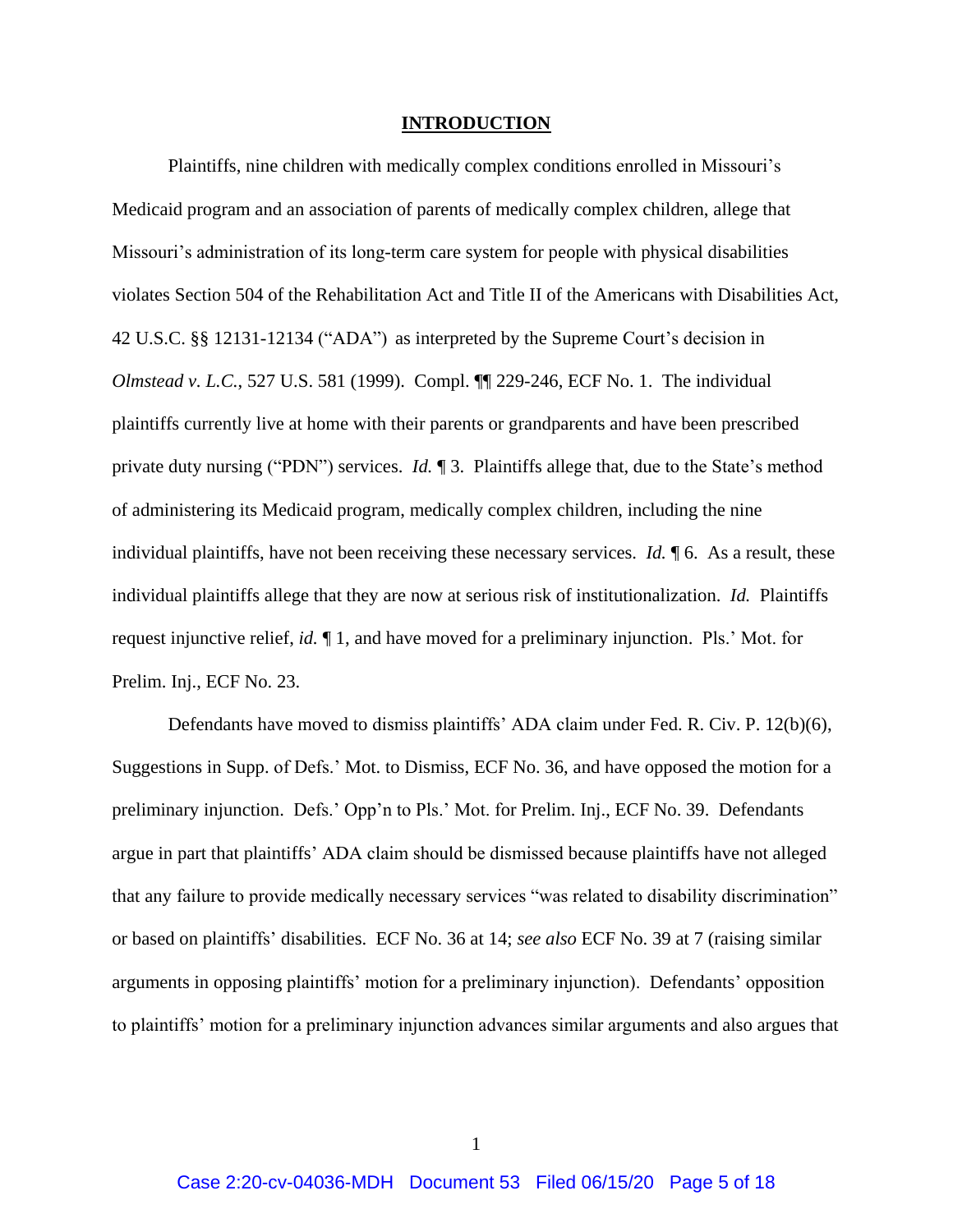plaintiffs cannot show that they would suffer an irreparable harm because they do not allege that a lack of PDN services results in specific injuries. ECF No. 39 at 11.

The United States respectfully files this Statement of Interest to highlight three wellsettled principles of law: (1) a plaintiff need not allege disparate treatment or animus to state a claim under Title II's integration mandate; (2) a serious risk of unnecessary segregation may give rise to a Title II claim; and (3) serious risk of unnecessary segregation may constitute a threat of irreparable harm.

#### **INTEREST OF THE UNITED STATES**

<span id="page-5-0"></span>The United States submits this Statement of Interest because this litigation implicates the proper interpretation and application of Title II of the  $ADA$ .<sup>1</sup> As the federal agency charged with enforcement and implementation of Title II of the ADA, 42 U.S.C. §§ 12133-12134, the Department of Justice has an interest in supporting the proper and uniform application of the ADA, in furthering Congress's intent to create "clear, strong, consistent, enforceable standards addressing discrimination against individuals with disabilities," *id.* § 12101(b)(2), and in furthering Congress's intent to reserve a "central role" for the federal Government in enforcing the standards established in the ADA. *Id.* § 12101(b)(3).

#### **PLAINTIFFS' FACTUAL ALLEGATIONS**

<span id="page-5-1"></span>Plaintiffs S.J., C.T., P.W., S.E.S., T.S., S.A., R.R., B.B., and I.B., are nine minor children under the age of 21 enrolled in Medicaid for whom defendants have authorized medically necessary in-home PDN services. ECF No. 1  $\P$  2, 3. According to the Complaint, none of the children is receiving all of the hours of nursing care for which they have been authorized. *Id.*

 $\overline{a}$ 

<sup>&</sup>lt;sup>1</sup> The Attorney General is authorized "to attend to the interests of the United States" in any case pending in federal court. 28 U.S.C. § 517.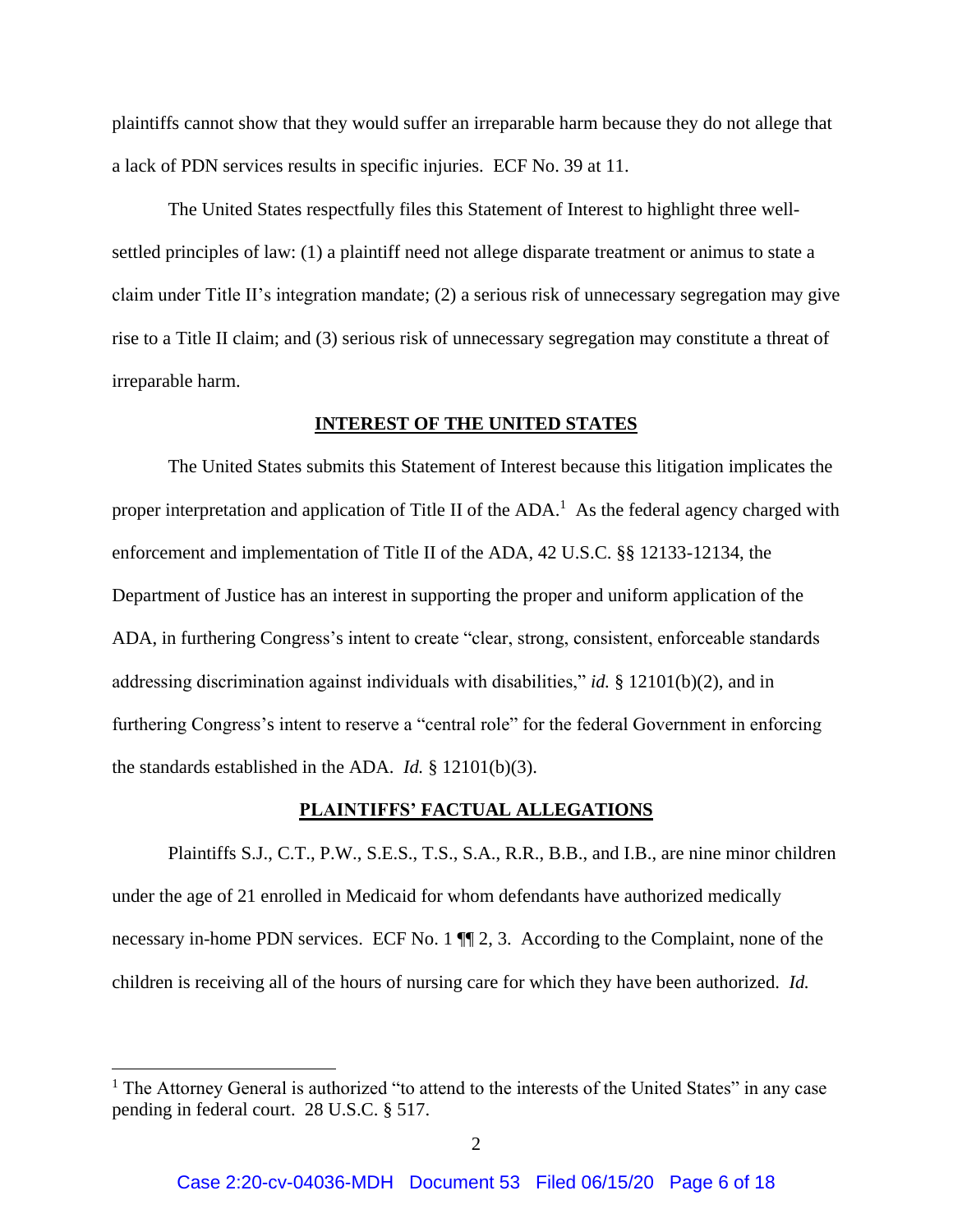The organizational plaintiff, the Caring for Complex Kids Coalition, is a group of parents and caregivers of medically complex children. According to the Complaint, these children also are not consistently receiving the medically necessary in-home PDN services for which they have been authorized by the State. *Id.* ¶ 21.

Defendants are responsible for administering the State's Medicaid program. *Id.* ¶¶ 22-23. Plaintiffs allege that the defendants' methods of administering the State's Medicaid program have put medically complex children at risk of unnecessary institutionalization. *Id.* ¶ 236. In particular, defendants have allegedly failed to arrange for medically necessary and authorized PDN services "by failing to establish and implement meaningful and effective policies, practices, and procedures to administer this benefit." *Id.*  $\P$  73.<sup>2</sup> As a result, plaintiffs allege they are at serious risk of unnecessary institutionalization in the form of hospitalizations or admissions to another institution. *E.g.*, *id.* ¶¶ 110, 117, 134, 155, 166, 175, 189, 211, 224. Indeed, some plaintiffs have allegedly already suffered unnecessary hospitalizations due to the State's failure to arrange for necessary and authorized PDN services. *E.g.*, *id.* ¶¶ 118, 128, 155, 179.

#### **STATUTORY AND REGULATORY BACKGROUND**

<span id="page-6-0"></span>Congress enacted the ADA "to provide a clear and comprehensive national mandate for the elimination of discrimination against individuals with disabilities." 42 U.S.C. § 12101(b)(1). It found that, "historically, society has tended to isolate and segregate individuals with

 $\overline{a}$ 

 $2$  Medicaid-eligible children under the age of 21 are entitled to receive all medically necessary treatment services described in the Medicaid Act at 42 U.S.C. § 1396d(a), which sets forth a number of services that may be made available under a State Medicaid Plan. *See Moore ex rel. Moore v. Reese*, 637 F.3d 1220, 1235 (11th Cir. 2011) (holding that under the Medicaid Act's Early and Periodic Screening, Diagnosis and Treatment ("EPSDT") requirements, State Medicaid programs must provide "all medical services and treatment 'necessary . . . to correct or ameliorate'" eligible child's conditions); *see also* 42 U.S.C. § 1396a(a)(43); 42 U.S.C. § 1396d(a); 42 U.S.C. § 1396d(r)(1)-(5) (setting forth federal EPSDT requirements).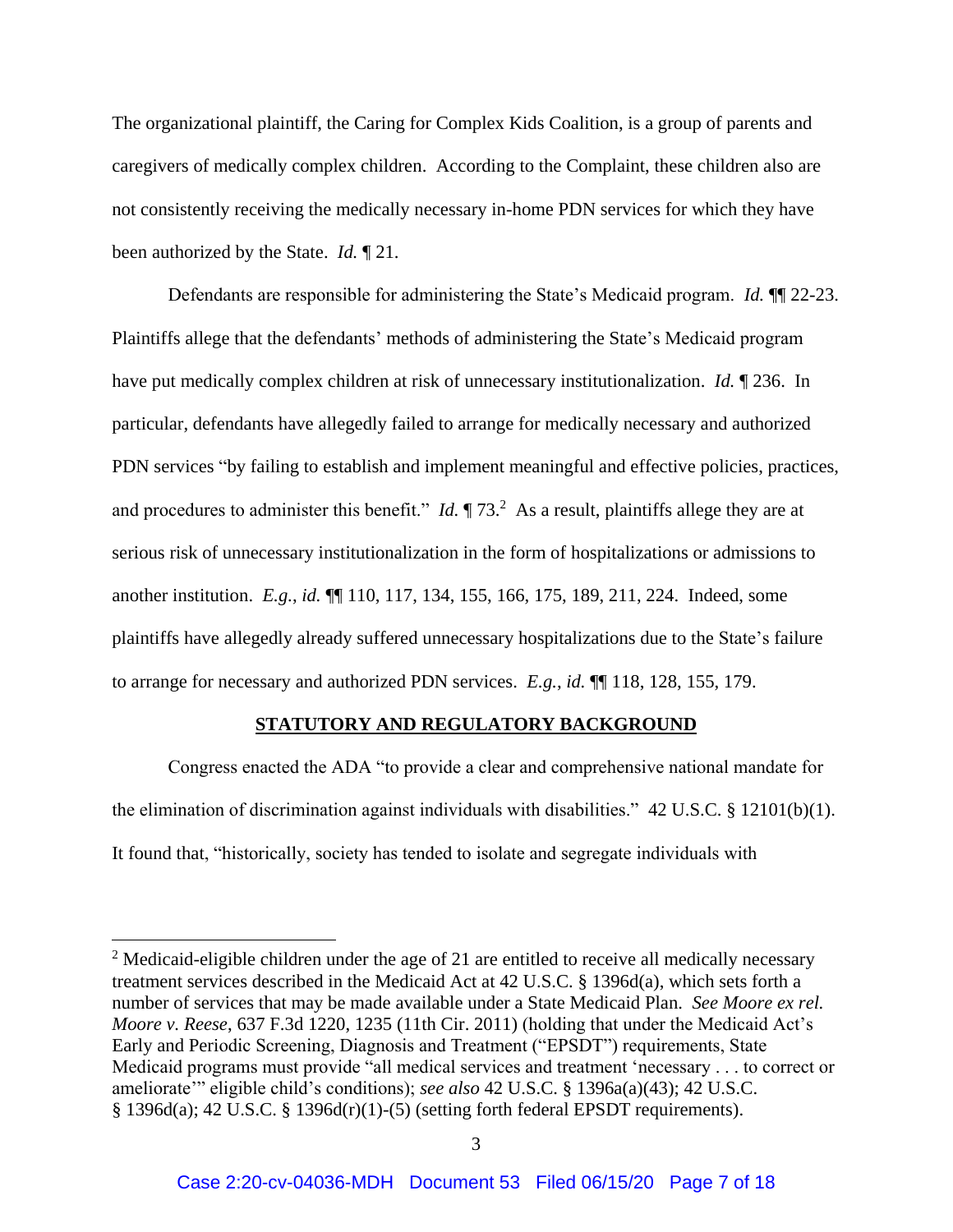disabilities" and that "individuals with disabilities continually encounter various forms of discrimination, including . . . segregation."  $42 \text{ U.S.C.}$   $\S_{\text{S}}$  12101(a)(2) and (5). Congress determined that "the Nation's proper goals regarding individuals with disabilities are to assure equality of opportunity, full participation, *independent living*, and economic self-sufficiency for such individuals." 42 U.S.C. § 12101(a)(7) (emphasis added). Title II of the ADA prohibits disability discrimination in public services: "[N]o qualified individual with a disability shall, by reason of such disability, be excluded from participation in or be denied the benefits of the services, programs, or activities of a public entity, or be subjected to discrimination by any such entity." 42 U.S.C. § 12132.

Congress directed the Attorney General to promulgate regulations to implement Title II. 42 U.S.C. § 12134. These regulations require public entities, *inter alia*, to "administer services, programs, and activities in the most integrated setting appropriate to the needs of qualified individuals with disabilities." 28 C.F.R. § 35.130(d) ("the integration mandate"). The "most integrated setting" is one which "enables individuals with disabilities to interact with nondisabled persons to the fullest extent possible." 28 C.F.R. pt. 35, app. B at 690 (2015). The regulations also require public entities "make reasonable modifications in policies, practices, or procedures when the modifications are necessary to avoid discrimination on the basis of disability, unless the public entity can demonstrate that making the modifications would fundamentally alter the nature of the service, program, or activity." 28 C.F.R. § 35.130(b)(7).

In *Olmstead*, the Supreme Court held that, under the ADA and its regulations, "unjustified institutional isolation of persons with disabilities is a form of discrimination." *Olmstead v. L.C.*, 527 U.S. 581, 600 (1999). The Court reasoned that "institutional placement of persons who can handle and benefit from community settings perpetuates unwarranted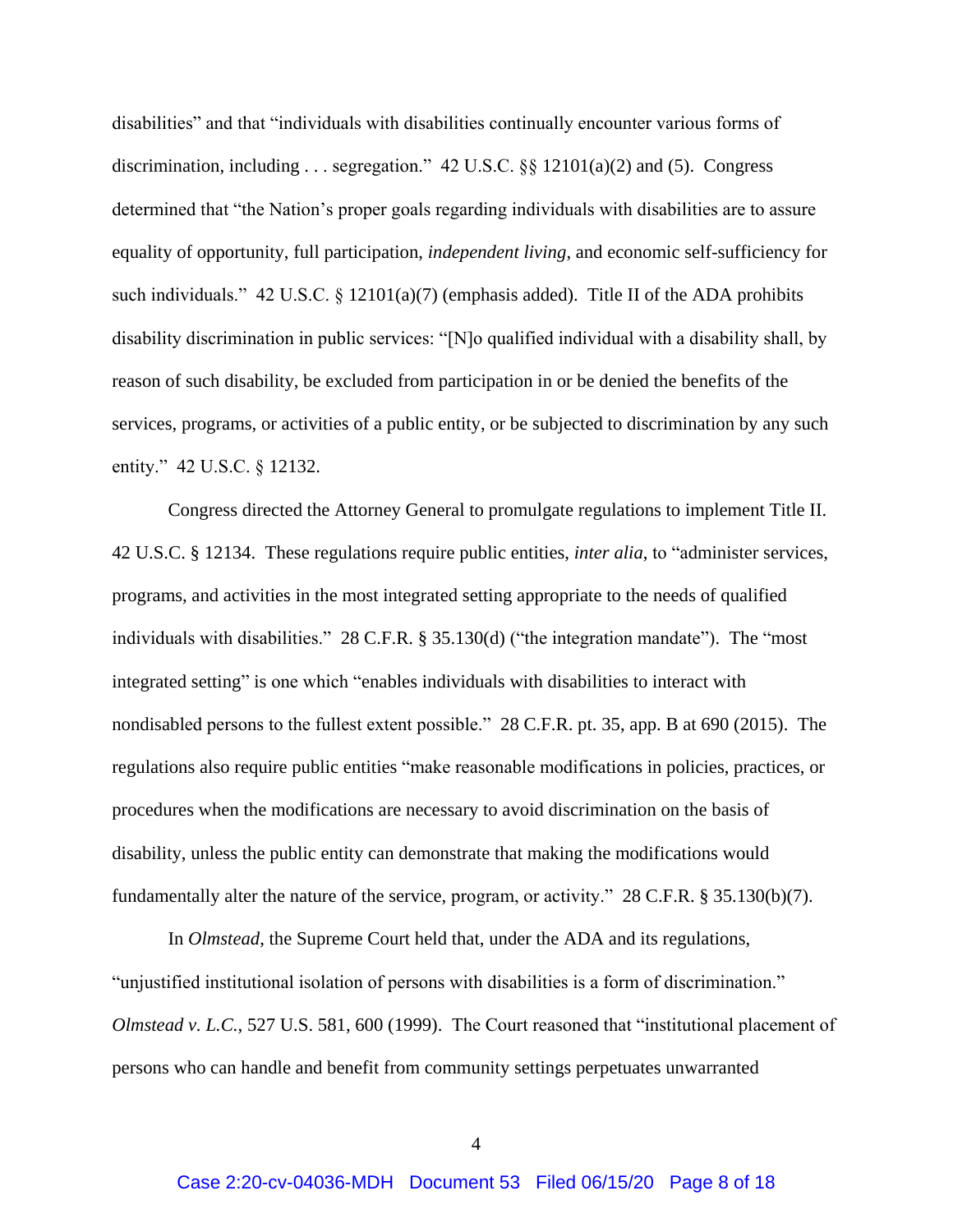assumptions that persons so isolated are incapable or unworthy of participating in community life." *Id.* The Court concluded that individuals with disabilities are entitled to community-based services "when the State's treatment professionals determine that such placement is appropriate, the affected persons do not oppose such treatment, and the placement can be reasonably accommodated, taking into account the resources available to the State and the needs of others with . . . disabilities." *Id.* at 607 (plurality opinion).

States must make the requested modifications unless they can prove the modifications' unreasonableness by establishing that the modifications would fundamentally alter the services they provide (*i.e.*, the fundamental alteration defense). The Supreme Court explained, "Sensibly construed, the fundamental-alteration component of the reasonable-modifications regulation would allow the State to show that, in the allocation of available resources, immediate relief for the plaintiffs would be inequitable, given the responsibility the state has undertaken for the care and treatment of a large and diverse population of persons with . . . disabilities." *Id.* at 604 (plurality opinion).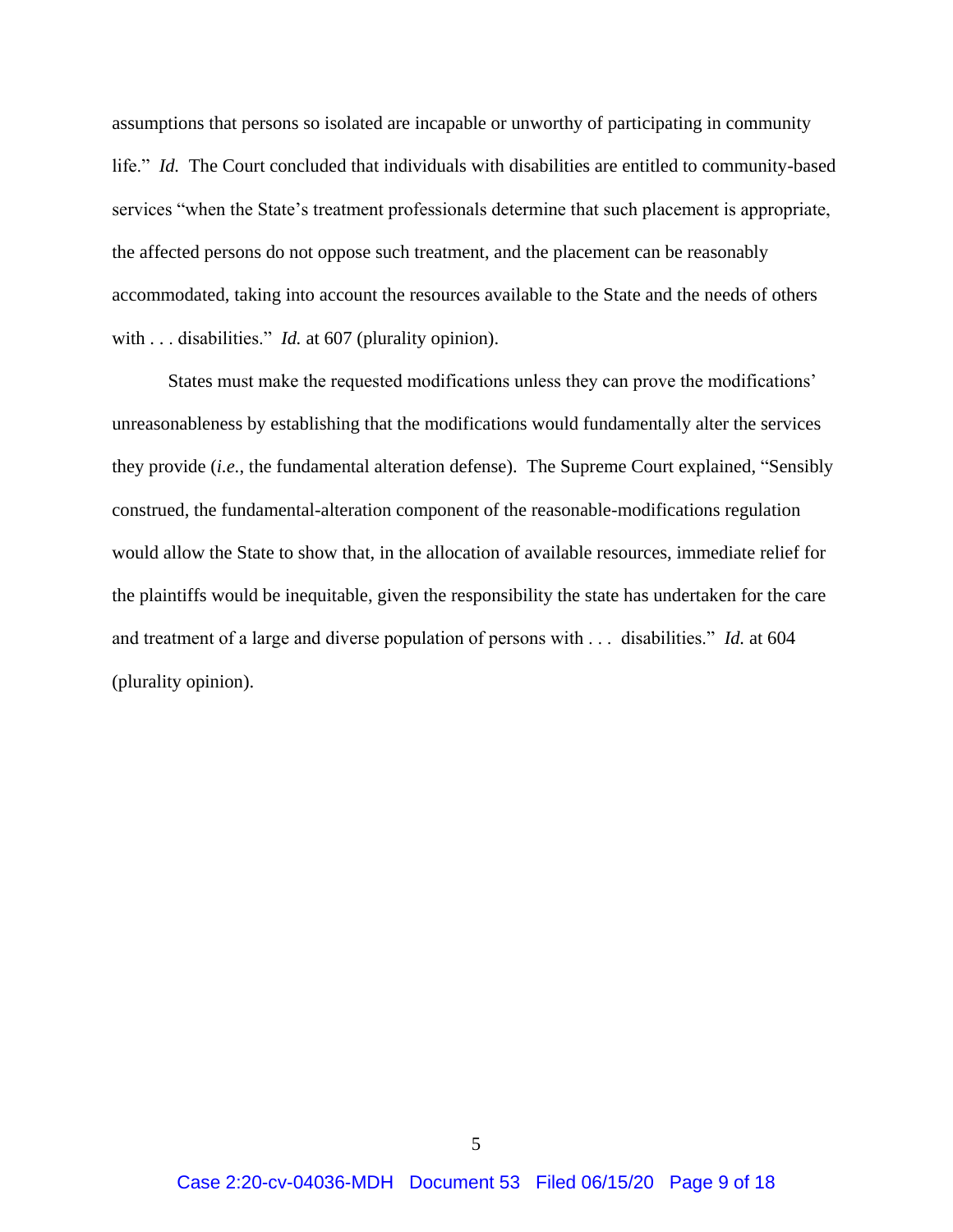#### **DISCUSSION**

### <span id="page-9-1"></span><span id="page-9-0"></span>**A. Plaintiffs Need Not Allege Disparate Treatment or Animus to State a Claim under Title II's Integration Mandate.**

Defendants argue that plaintiffs' Title II claim should be dismissed because plaintiffs have not alleged "improper conduct" by defendants or disparate treatment relative to other Medicaid recipients. ECF No. 36 at 18. But plaintiffs need not allege improper conduct or disparate treatment to state a violation of Title II's integration mandate.

By its terms, Title II's integration mandate imposes an affirmative obligation on public entities to "administer services, programs, and activities in the most integrated setting appropriate to the needs of qualified individuals with disabilities." 28 C.F.R. § 35.130(d). Reflecting this affirmative obligation, the Supreme Court held in *Olmstead* that unnecessary segregation is itself a form of discrimination under Title II.

As a result, the Court found that a public entity violates Title II when it fails to provide community-based services to persons with disabilities when (1) such services are appropriate; (2) the affected persons do not oppose community-based treatment; and (3) community-based services can be reasonably accommodated "taking into account the resources available to the State and the needs of others with . . . disabilities." *Id.* at 607 (plurality opinion); *see also id.* at 611 (Kennedy, J., concurring) (noting plaintiffs made "no allegation that Georgia officials acted on the basis of animus" but recognizing plaintiffs could show discrimination even without such alleged animus); *see also*, *e.g.*, *United States v. Mississippi*, 400 F. Supp. 3d 546, 554 (S.D. Miss. 2019) ("Where a defendant fails to meet this affirmative obligation, the cause of that failure is irrelevant." (quoting *Bennett-Nelson v. La. Bd. of Regents*, 431 F.3d 448, 454-5 (5th Cir. 2005))). The Court in *Olmstead* also squarely rejected the argument that plaintiffs must identify a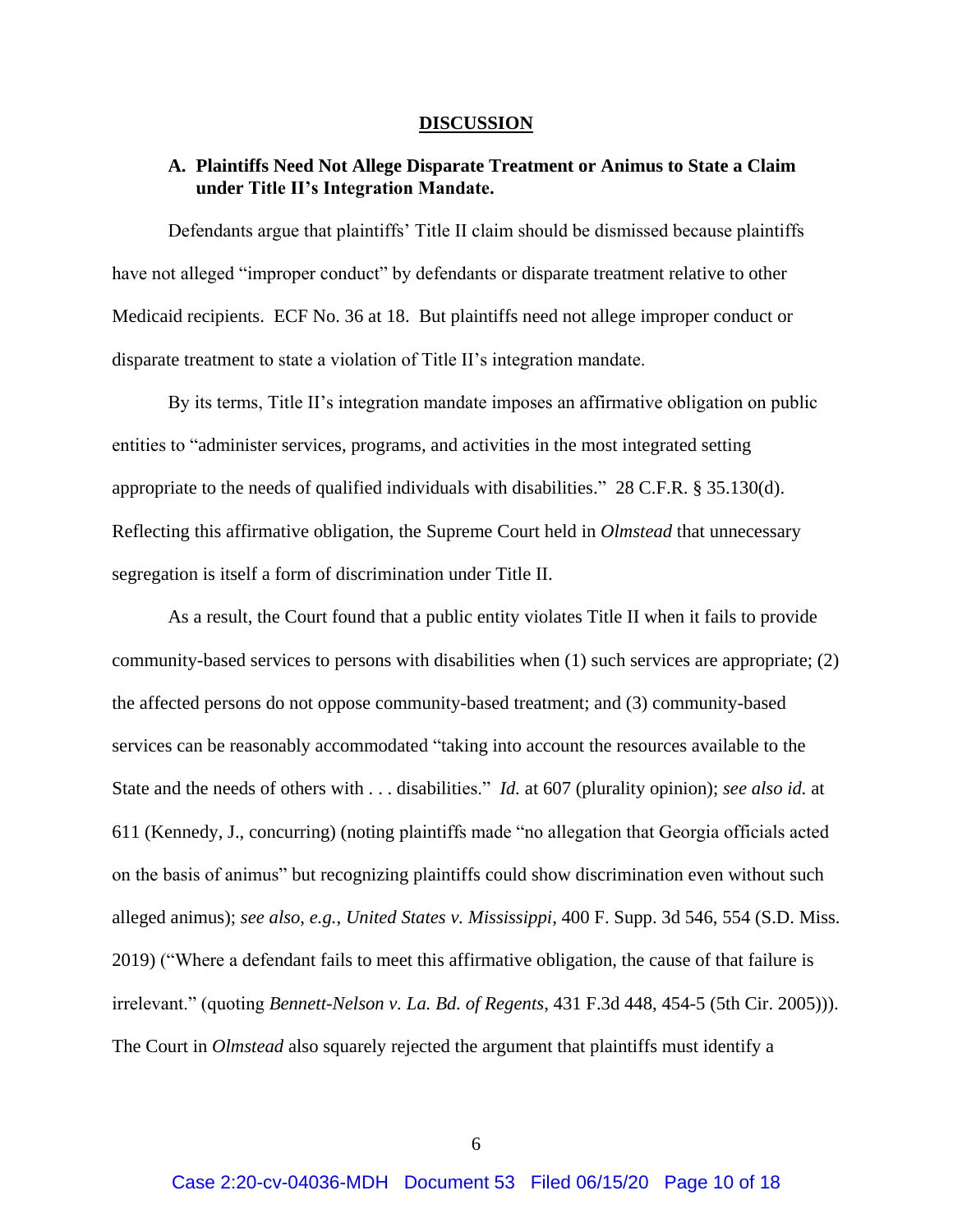"comparison class" of "similarly situated individuals given preferential treatment" to state a violation of the integration mandate. 527 U.S. at 598 & n. 10.

Accordingly, that the plaintiffs here did not allege improper motive or disparate treatment is of no legal import.

#### **B. A Serious Risk of Unnecessary Segregation May Give Rise to a Title II Violation.**

<span id="page-10-0"></span>Defendants argue that plaintiffs lack an injury in fact sufficient to confer standing because they are not yet institutionalized. ECF No. 36 at 8; ECF No. 39 at 5. But individuals with disabilities need not wait until they are institutionalized to assert a claim under Title II's integration mandate. 28 C.F.R. § 35.130(d). Individuals with disabilities at serious risk of unnecessary institutionalization may state a claim for violation of Title II's integration requirement.

By their terms, neither Title II nor the integration mandate applies only to institutionalized individuals. Instead, the plain text of each protects the rights of all "qualified individuals with a disability." 42 U.S.C. § 12132; 28 C.F.R. § 35. 130(d). Although the Eighth Circuit has not yet reached this question, this District Court has recognized the viability of at-risk claims. *See Hiltibran v. Levy*, 793 F. Supp. 2d 1108, 1114 (W.D. Mo. 2011) ("Persons at risk of institutionalization may make an integration mandate challenge without having first been placed in institutions.").

Every court of appeals to have addressed this issue has likewise recognized that Title II applies to persons with disabilities who are at serious risk of institutional placement. *See Steimel v. Wernert*, 823 F.3d 902, 911-12 (7th Cir. 2016) (rejecting the argument that the integration mandate applies only to people who have been institutionalized); *Davis v. Shah*, 821 F.3d 231, 263 (2d Cir. 2016) ("[A] plaintiff may state a valid claim for disability discrimination by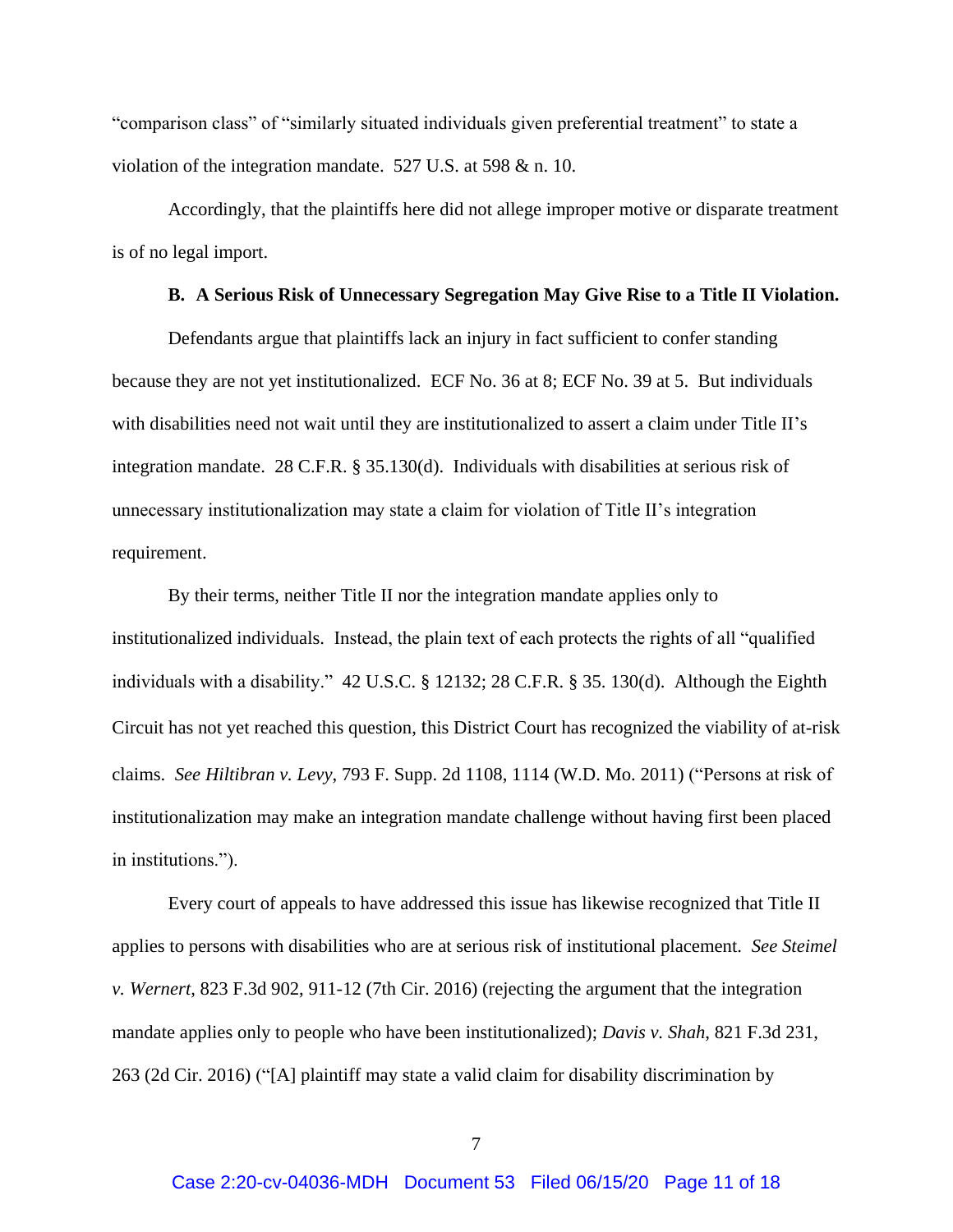demonstrating that the defendant's actions pose a serious risk of institutionalization for disabled persons."); *Pashby v. Delia*, 709 F.3d 307, 322 (4th Cir. 2013) ("[I]ndividuals who must enter institutions to obtain Medicaid services for which they qualify may be able to raise [a] successful Title II … claim[] because they face a risk of institutionalization."); *M.R. v. Dreyfus*, 697 F.3d 706, 734 (9th Cir. 2012) ("An ADA plaintiff need not show that institutionalization is 'inevitable' or that she has 'no choice' but to submit to institutional care in order to state a violation of the integration mandate. Rather, a plaintiff need only show that the challenged state action creates a serious risk of institutionalization."); *Fisher v. Oklahoma Health Care Auth.*, 335 F.3d 1175, 1181-82 (10th Cir. 2003) (rejecting the argument that individuals with disabilities who "stand imperiled with segregation [because of state policy] may not bring a challenge to that state policy under the ADA's integration regulation without first submitting to institutionalization"). As these courts reasoned, the integration mandate would be meaningless if plaintiffs were required to segregate themselves by entering an institution before they could challenge an allegedly discriminatory law or policy that threatens to force them into segregated isolation. *E.g.*, *Davis*, 821 F.3d at 263; *Fisher*, 335 F.3d at 1181.

Moreover, at-risk claims under Title II's integration mandate by their nature satisfy all of the requirements for standing, including an injury-in-fact, because they involve threats to health, safety, and welfare: a plaintiff typically alleges (1) either an actual injury from an existing denial of services or an imminent injury from a threatened cut to services, (2) caused by the defendant, (3) that would be redressed if the defendant's actions were enjoined. *See Lujan v. Defenders of Wildlife*, 504 U.S. 555, 560 (1992) (to satisfy the "injury in fact" requirement for standing, a plaintiff must identify an injury that is "actual or imminent, not conjectural or hypothetical").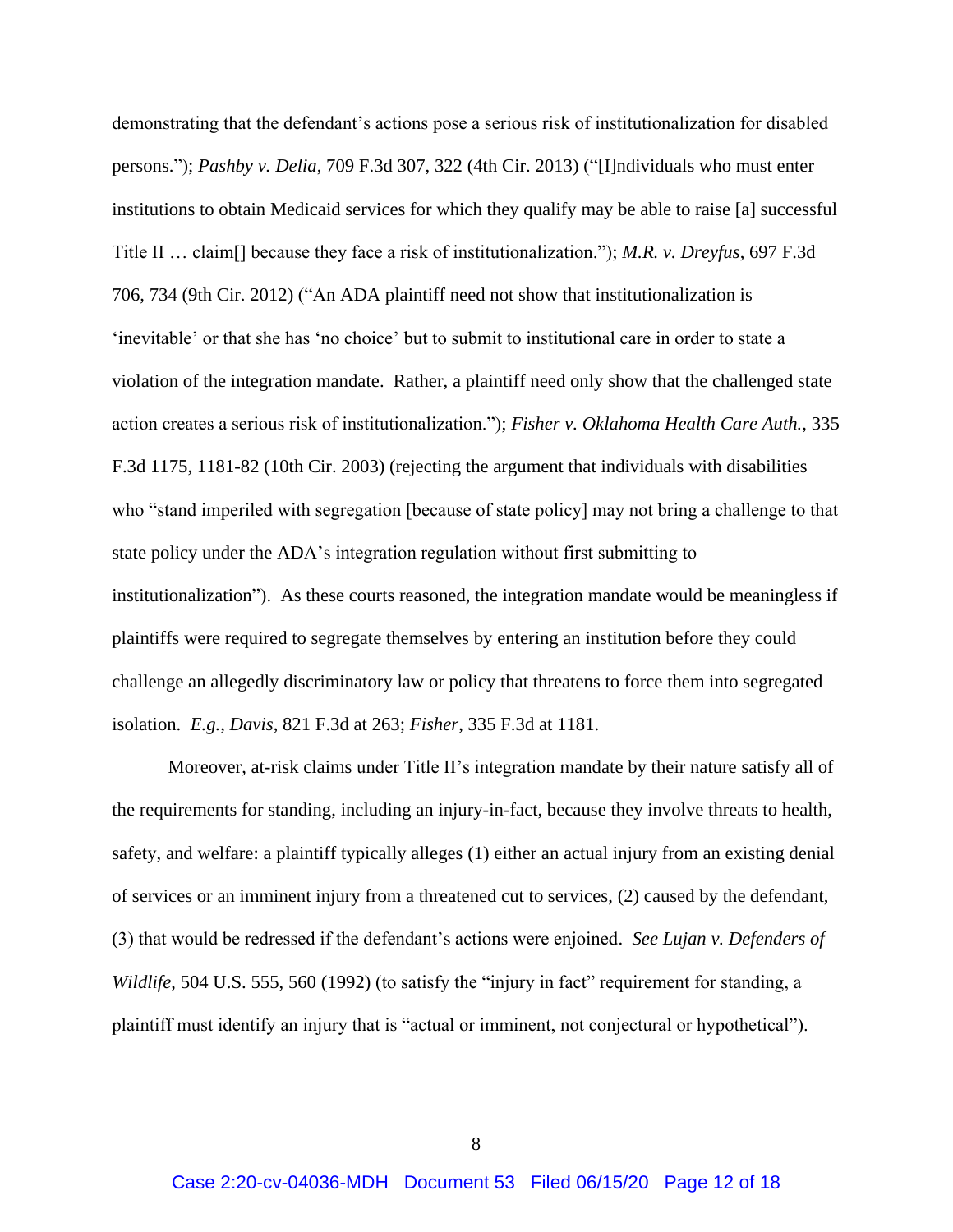Plaintiffs have alleged and presented facts in support of their motion for a preliminary injunction that they are suffering an actual injury in fact and are at serious risk of unnecessary institutionalization. They allege ongoing actual injury in the form of the lack of medically necessary services, ECF No. 1 ¶¶ 12-20, and have submitted declarations asserting the same. *See* Suggestions in Supp. of Pls.' Mot. for Prelim. Inj., ECF No. 24, Ex. 1 ¶¶ 7, 9; Ex. 2 ¶¶ 10, 11; Ex. 3 ¶ 15; Ex. 4 ¶¶ 4, 7; Ex. 5 ¶ 6, Ex. 6 ¶ 4; Ex. 7 ¶ 39; Ex. 8 ¶¶ 5, 9.<sup>3</sup> Defendants do not appear to dispute that plaintiffs are unable to obtain the PDN services that have been authorized as medically necessary, and concede that Medicaid recipients in the state generally have difficulty accessing PDN services. *See, e.g*.*,* ECF No. 39 at 13 ("Defendants are aware of the shortage of private duty nurses in Missouri who are willing to work for Medicaid providers."). Furthermore, plaintiffs have alleged that they are at serious risk of unnecessary institutionalization because of this lack of services, and have submitted declarations asserting the same. ECF No. 1  $\P$  6, 108, 109, 120, 133, 150, 151, 165, 174, 185, 210, 223; ECF No. 24, Ex. 1 ¶ 18; Ex. 2 ¶ 23; Ex. 3 ¶ 19; Ex. 4 ¶ 11; Ex. 5 ¶ 12; Ex. 6 ¶ 11; Ex. 7 ¶ 47, Ex. 8 ¶ 11. Moreover, the risks faced by plaintiffs are not merely speculative or conjectural—plaintiffs allege they have already suffered unnecessary hospitalizations due, at least in part, to the persistent lack of PDN, *e.g.*, ECF No. 1 ¶¶ 118, 128, 155, 179, and offer declarations outlining these hospitalizations in detail. ECF No. 24, Ex. 1 ¶¶ 3, 6, 13; Ex. 2 ¶¶ 19, 24; Ex. 3 ¶ 12; Ex. 4 ¶ 5; Ex. 6 ¶ 3; Ex. 7 ¶¶ 44, 45; Ex. 8 ¶ 6.

 $\overline{a}$ 

<sup>&</sup>lt;sup>3</sup> Plaintiffs have filed Exhibit 16, a declaration by the next friend of plaintiff S.S., under seal. This Statement does not address any assertions therein.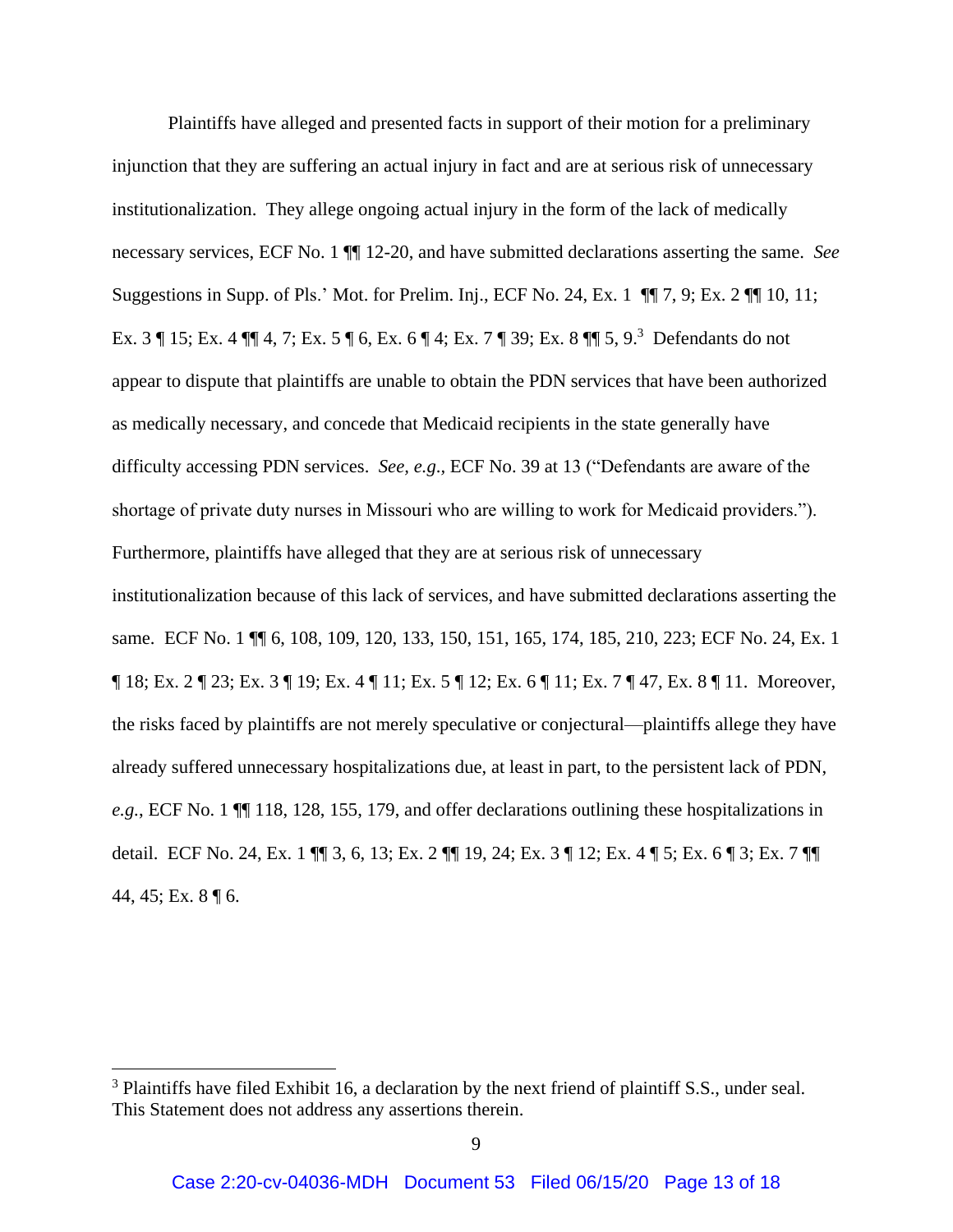### <span id="page-13-0"></span>**C. Serious Risk of Unnecessary Segregation May Constitute a Threat of Irreparable Harm.**

Defendants argue, in part, that plaintiffs will not suffer an irreparable harm in the absence of injunctive relief because plaintiffs' alleged serious risk of segregation is speculative and not linked causally to a lack of PDN services. ECF No. 39 at 10-13. Defendants do not contest that segregation, if it occurs, would constitute irreparable harm.

In *Olmstead*, the Supreme Court recognized the harm that results from unnecessary institutionalization. 527 U.S. at 601. The Court noted that "institutional confinement severely diminishes the everyday life activities of individuals, including family relations, social contacts, work options, economic independence, educational advancement, and cultural enrichment." 527 U.S. at 601. Following *Olmstead*, numerous courts have held that the harms caused by unnecessary segregation can constitute irreparable harm for the purposes of granting an injunction. *E.g.*, *L.S. v. Delia*, No. 11-0354, 2012 WL 12911052 at \*14-15 (E.D.N.C. Mar. 29, 2012); *Pashby v. Cansler*, 279 F.R.D. 347, 355 (E.D.N.C. 2011); *Haddad v. Arnold*, 784 F. Supp. 2d 1284, 1307 (M.D. Fla. 2010); *Marlo M. v. Cansler*, 679 F. Supp. 2d 635, 638 (E.D.N.C. 2010); *Crabtree v. Goetz*, No. 08-0939, 2008 WL 5330506, at \*25 (M.D. Tenn. Dec. 19, 2008); *Long v. Benson*, No. 08-0026, 2008 WL 4571903, at \*2 (N.D. Fla. Oct. 14, 2008).

This principle applies equally to the irreparable harm threatened by serious risk of unnecessary segregation. In *M.R.*, the Ninth Circuit, reversing a lower court's denial of a motion for preliminary injunction in a Title II case, held that plaintiffs had demonstrated a likelihood of irreparable injury by showing that state actions would deprive plaintiffs of medically necessary care and thus place plaintiffs at serious risk of institutionalization. 697 F.3d at 726. The lower court had denied plaintiffs' request for a preliminary injunction, in part because it found that plaintiffs' deteriorating medical conditions, and other problems not attributable to the state,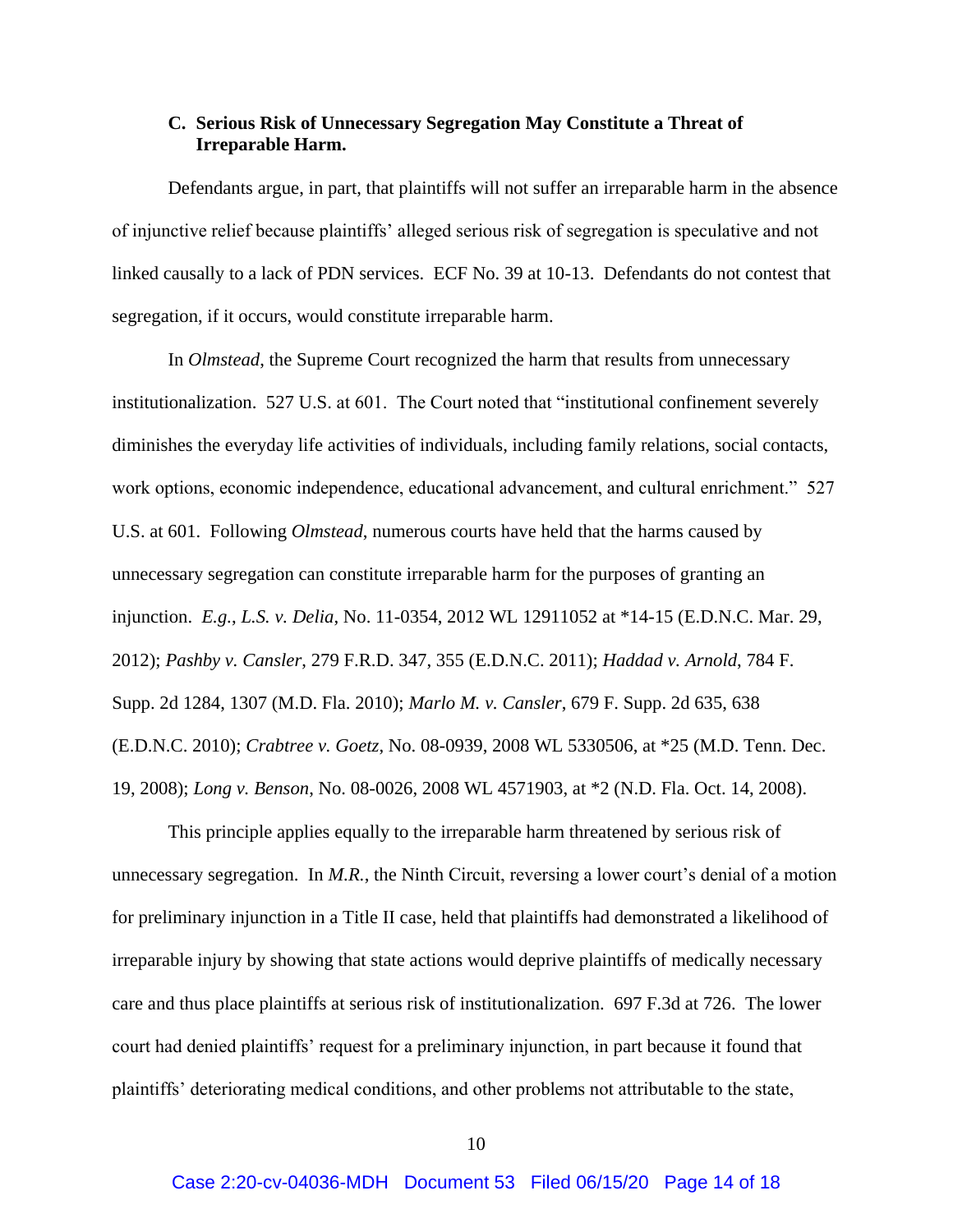contributed to their risk of institutionalization. *Id.* The Ninth Circuit rejected this reasoning, explaining that plaintiffs need not show that the risk of institutionalization is "exclusively attributable" to, *id.* at 726, or exclusively caused by the challenged state action. *Id.* at 730. Thus, evidence that defendants' failure to provide adequate services would exacerbate plaintiffs' medical conditions and put plaintiffs at serious risk of segregation demonstrated a likelihood of irreparable injury. *Id.* at 733.

Courts have also held in other cases brought under Title II's integration mandate that plaintiffs may suffer irreparable harm even if faced with only temporary segregation. In *Marlo M.*, the court issued a preliminary injunction to halt a proposed termination of funding for the services that plaintiffs, adults with developmental disabilities and mental illness who had been living in their own homes for years, relied on to stay in their homes. 679 F. Supp. 2d at 637. The court held that evidence showing that plaintiffs "will suffer regressive consequences if moved, even temporarily" demonstrated irreparable harm. *Id.* at 638. Likewise, in *Haddad*, the court found that plaintiff had established risk of irreparable injury if required to enter a nursing home, based on a declaration from plaintiff's physician stating that such a placement would be detrimental to plaintiff's health and well-being. 784 F. Supp. 2d at 1307. In *L.S. v. Delia*, the court held that affidavits describing effects of the state's failure to provide adequate services including the threat of institutionalization and serious physical and mental injury resulting from "forced entry into an institutional setting"—established irreparable harm. 2012 WL 12911052 at \*14-15. And in *Long v. Benson*, the court held that "each day [plaintiff] is required to live in the nursing home will be an irreparable harm" because plaintiff had shown that his perceived quality of life in the nursing home would be worse than at the plaintiff's own home. 2008 WL 4571903 at \*2.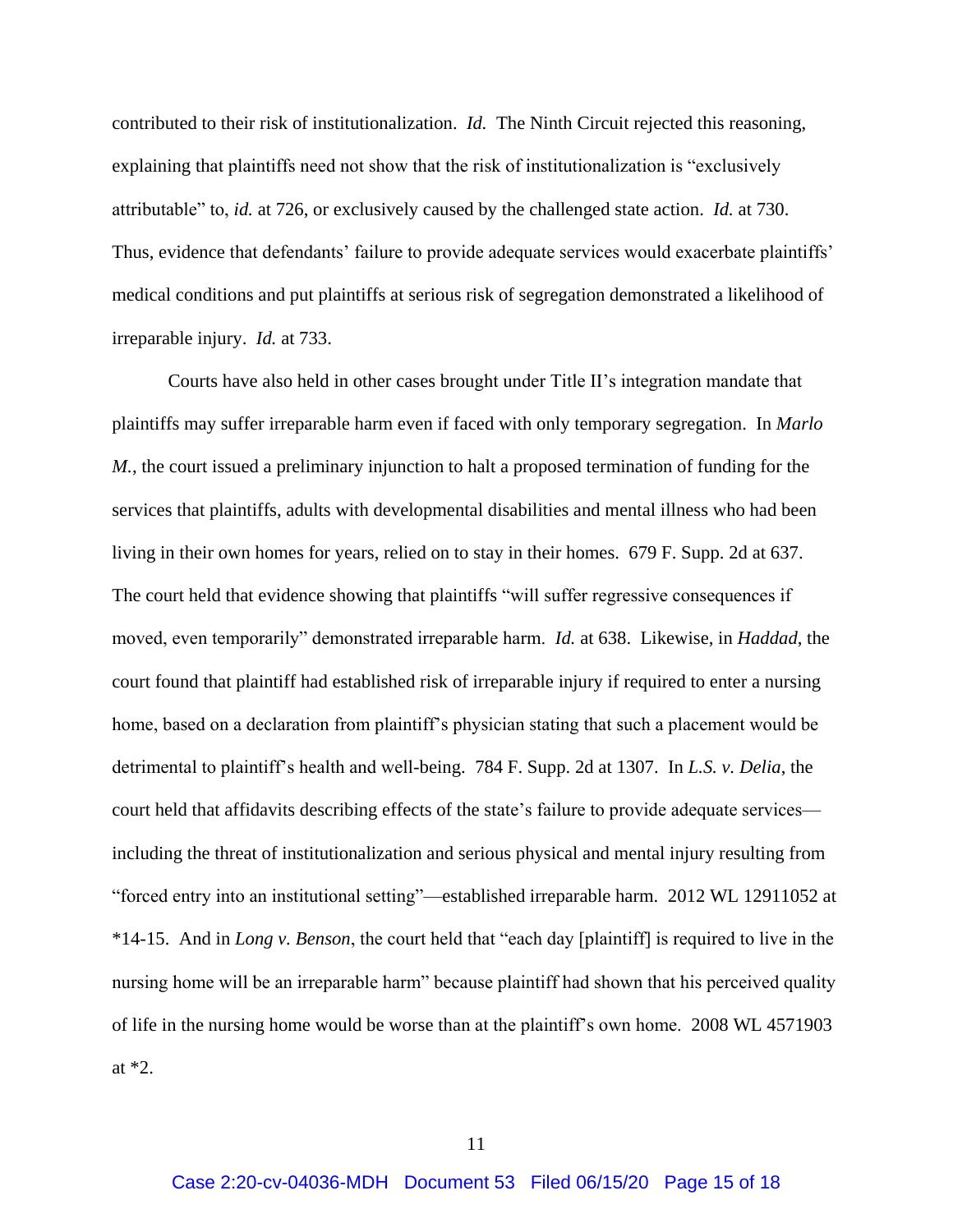Plaintiffs have alleged that they are currently experiencing irreparable harm in the form of unmet medical needs and are at serious risk of suffering further irreparable harm in the form of unnecessary segregation. The purpose of a preliminary injunction is to *prevent* irreparable harm. *E.g.*, *Devose v. Herrington*, 42 F.3d 470, 471 (8th Cir. 1994) (per curiam); *Dataphase Sys. v. C L Sys.*, 640 F.2d 109, 113 n. 5 (8th Cir. 1981); *see also Winter v. NRDC, Inc.*, 555 U.S. 7, 22 (2008) ("Our frequently reiterated standard requires plaintiffs seeking preliminary relief to demonstrate that irreparable injury is *likely* in the absence of an injunction"). Plaintiffs must show that they face more than a mere "possibility" of harm, *Winter*, 555 U.S. at 22, but if the court finds that plaintiffs are currently being irreparably harmed by the lack of necessary medical care, *see* ECF No. 24 at 2-3 (summarizing the factual support for this conclusion); ECF No. 24, Ex. 1 ¶¶ 7, 9; Ex. 2 ¶¶ 10, 11; Ex. 3 ¶ 15; Ex. 4 ¶¶ 4, 7; Ex. 5 ¶ 6, Ex. 6 ¶ 4; Ex. 7 ¶ 39; Ex. 8 ¶¶ 5, 9, and/or that they face a serious risk of irreparable injury in the form of unnecessary segregation because of their unmet medical needs, *see* ECF No. 24 at 4-5 (summarizing how the lack of care has already allegedly led to unnecessary institutionalizations); ECF No. 24, Ex. 1 ¶ 18; Ex. 2 ¶ 23; Ex. 3 ¶ 19; Ex. 4 ¶ 11; Ex. 5 ¶ 12; Ex. 6 ¶ 11; Ex. 7 ¶ 47, Ex. 8 ¶ 11, granting relief would be warranted if the other requirements for granting a preliminary injunction are met.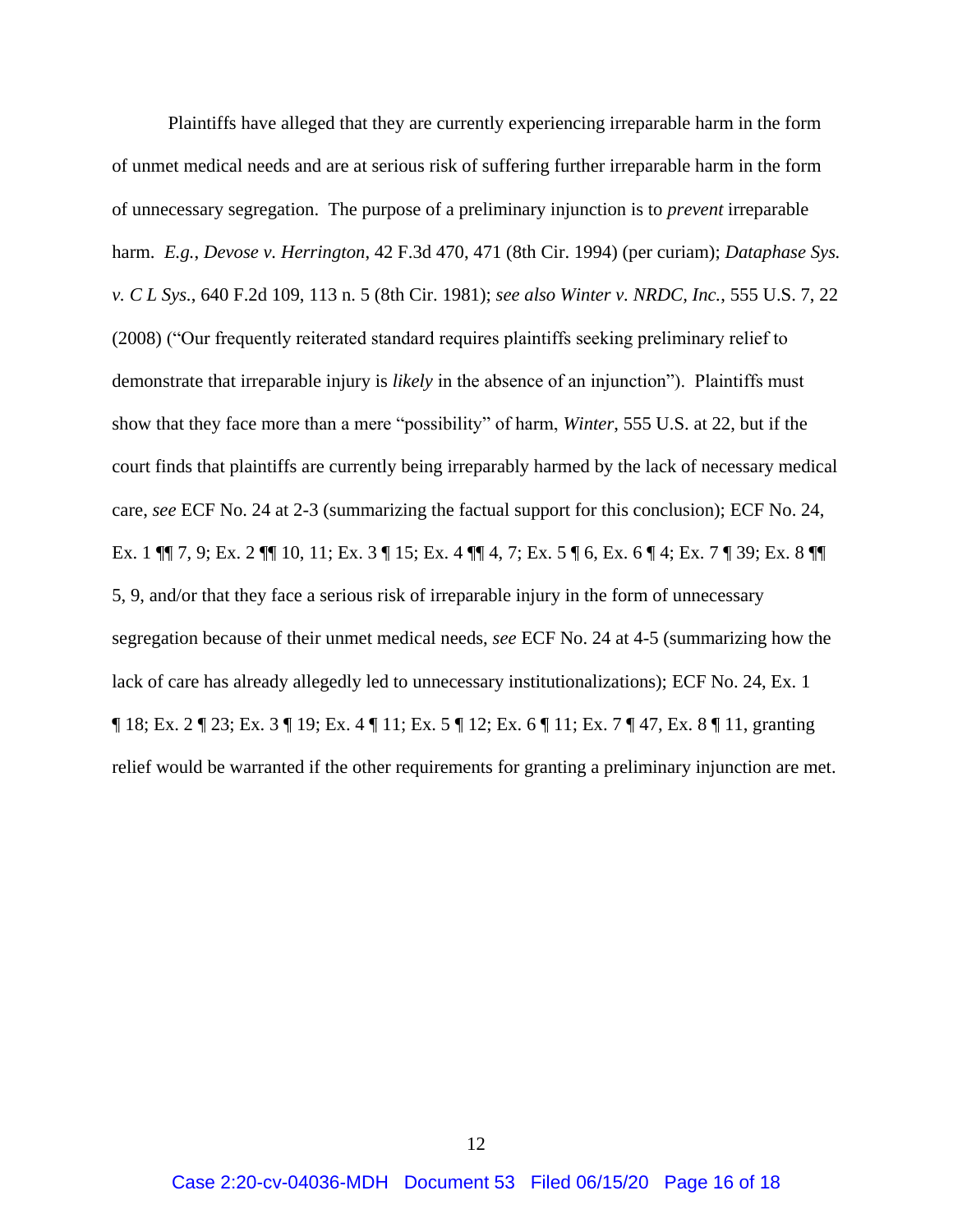#### **CONCLUSION**

<span id="page-16-0"></span>The United States respectfully requests that the Court consider this Statement of Interest

in this litigation.

Date: June 15, 2020 Respectfully submitted,

#### TIMOTHY A. GARRISON United States Attorney

ERIC S. DREIBAND Assistant Attorney General Civil Rights Division

CYNTHIA M. McKNIGHT Deputy Assistant Attorney General Civil Rights Division

REBECCA B. BOND Chief ANNE RAISH Principal Deputy Chief ELIZABETH S. WESTFALL Deputy Chief Disability Rights Section Civil Rights Division

 /s/ Charles M. Thomas CHARLES M. THOMAS Missouri Bar #28522 Assistant United States Attorney United States Attorney's Office Charles Evans Whittaker Courthouse 400 East Ninth Street, Room 5510 Kansas City, MO 64106 Phone: (816) 426-3130 Fax: (816) 426-3165 Email: [Charles.Thomas@usdoj.gov](mailto:Charles.Thomas@usdoj.gov)

 /s/ James Fletcher JAMES FLETCHER MD Bar # 1412160273 Trial Attorney Disability Rights Section Civil Rights Division U.S. Department of Justice 950 Pennsylvania Avenue, N.W. – 4CON Washington, D.C. 20530 Telephone: (202) 616-3090 Email: [James.Fletcher@usdoj.gov](mailto:James.Fletcher@usdoj.gov)